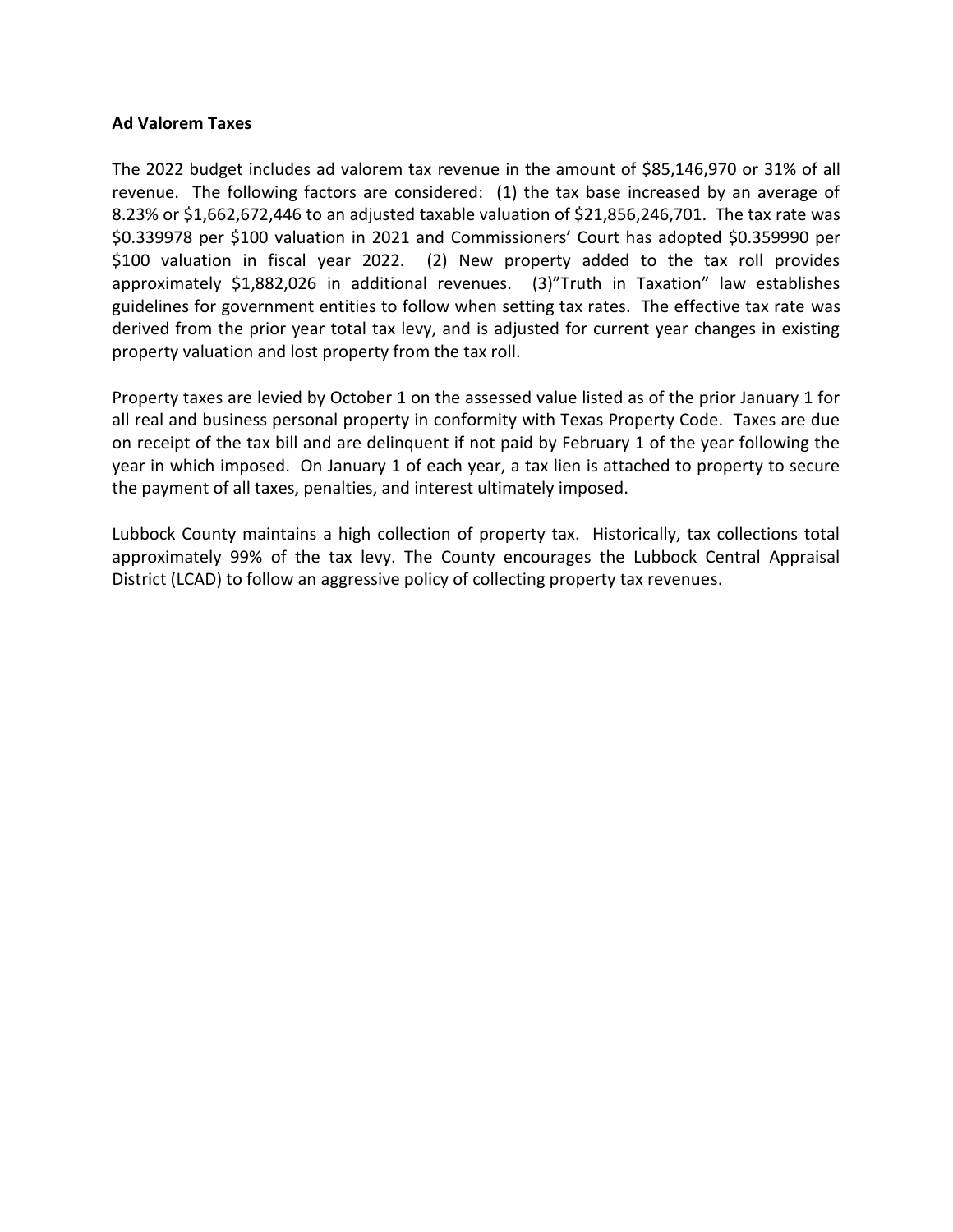# **LUBBOCK COUNTY, TEXAS ADOPTED BUDGET 2021‐2022 TAX DISTRIBUTION BY FUND**

|                            |            | <b>Total</b> |               |                     |  |  |  |  |
|----------------------------|------------|--------------|---------------|---------------------|--|--|--|--|
|                            | <b>Tax</b> |              | <b>Gross</b>  | Tax                 |  |  |  |  |
| <b>Description of Fund</b> | Rate       |              | <b>Taxes</b>  | <b>Distribution</b> |  |  |  |  |
| <b>General Fund</b>        | 0.317655   | \$           | 75,091,294.38 | 88.24%              |  |  |  |  |
| Permanent Improvement      | 0.010000   | \$           | 2,363,926.10  | 2.78%               |  |  |  |  |
| Precinct 1 Park            | 0.000500   | \$           | 118,196.30    | 0.14%               |  |  |  |  |
| Slaton/Roosevelt Parks     | 0.000500   | \$           | 118,196.30    | 0.14%               |  |  |  |  |
| Idalou/New Deal Parks      | 0.000500   | \$           | 118,196.30    | 0.14%               |  |  |  |  |
| <b>Shallowater Parks</b>   | 0.000500   | \$           | 118,196.30    | 0.14%               |  |  |  |  |
| Debt Service               | 0.030335   | \$           | 7,170,969.81  | 8.43%               |  |  |  |  |
| TOTAL TAX RATE/TAX LEVY    | 0.359990   | \$           | 85,098,975.50 | 100.00%             |  |  |  |  |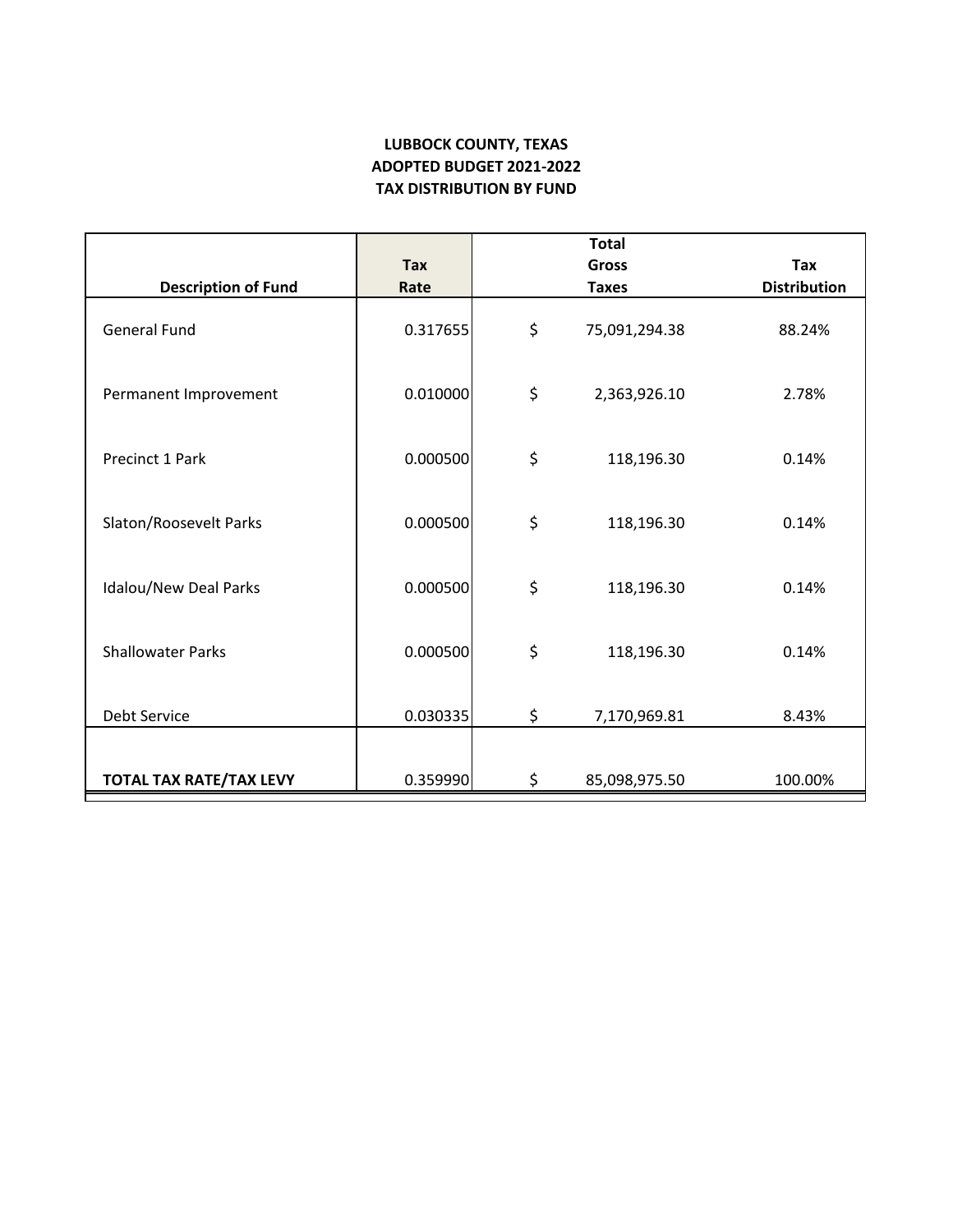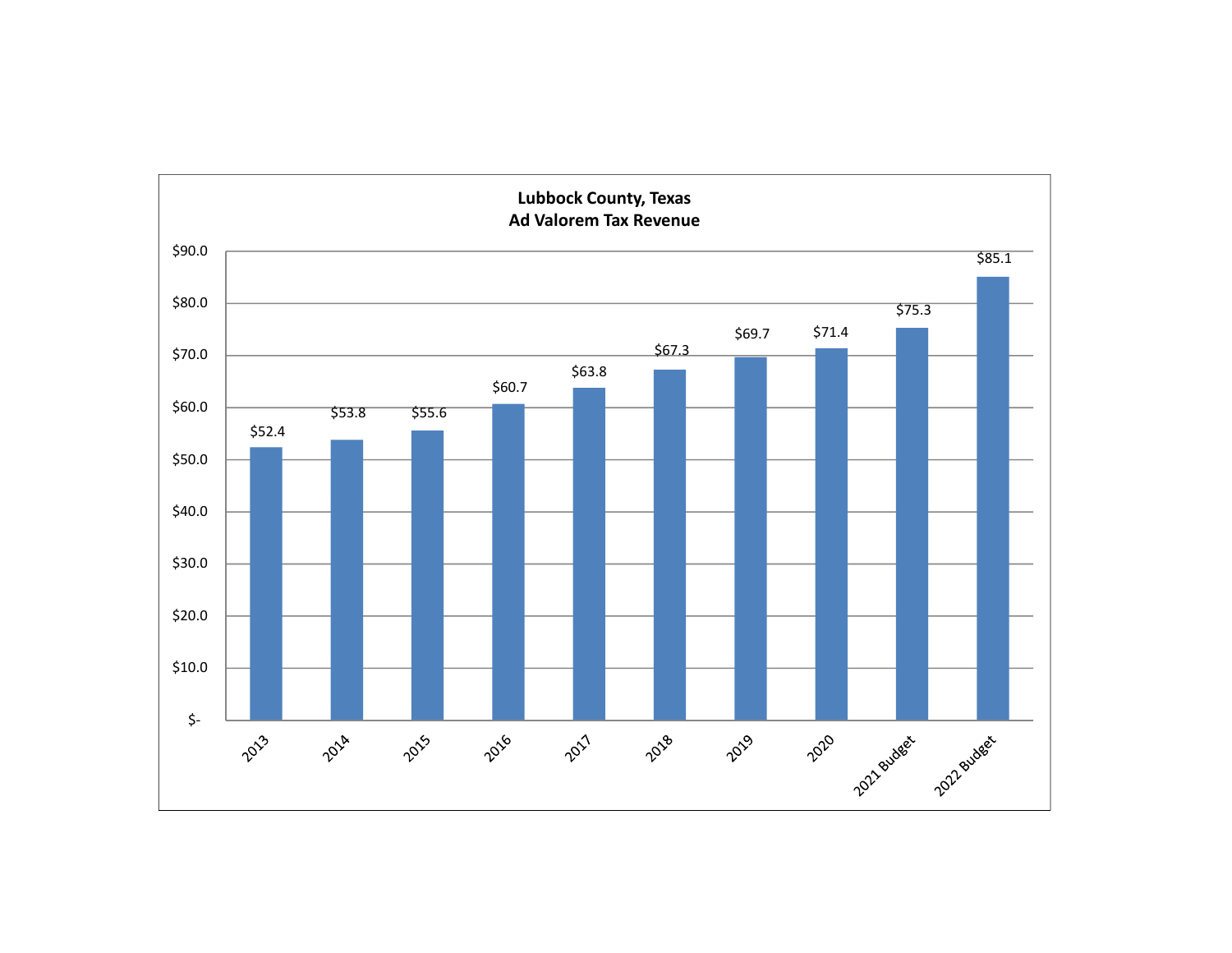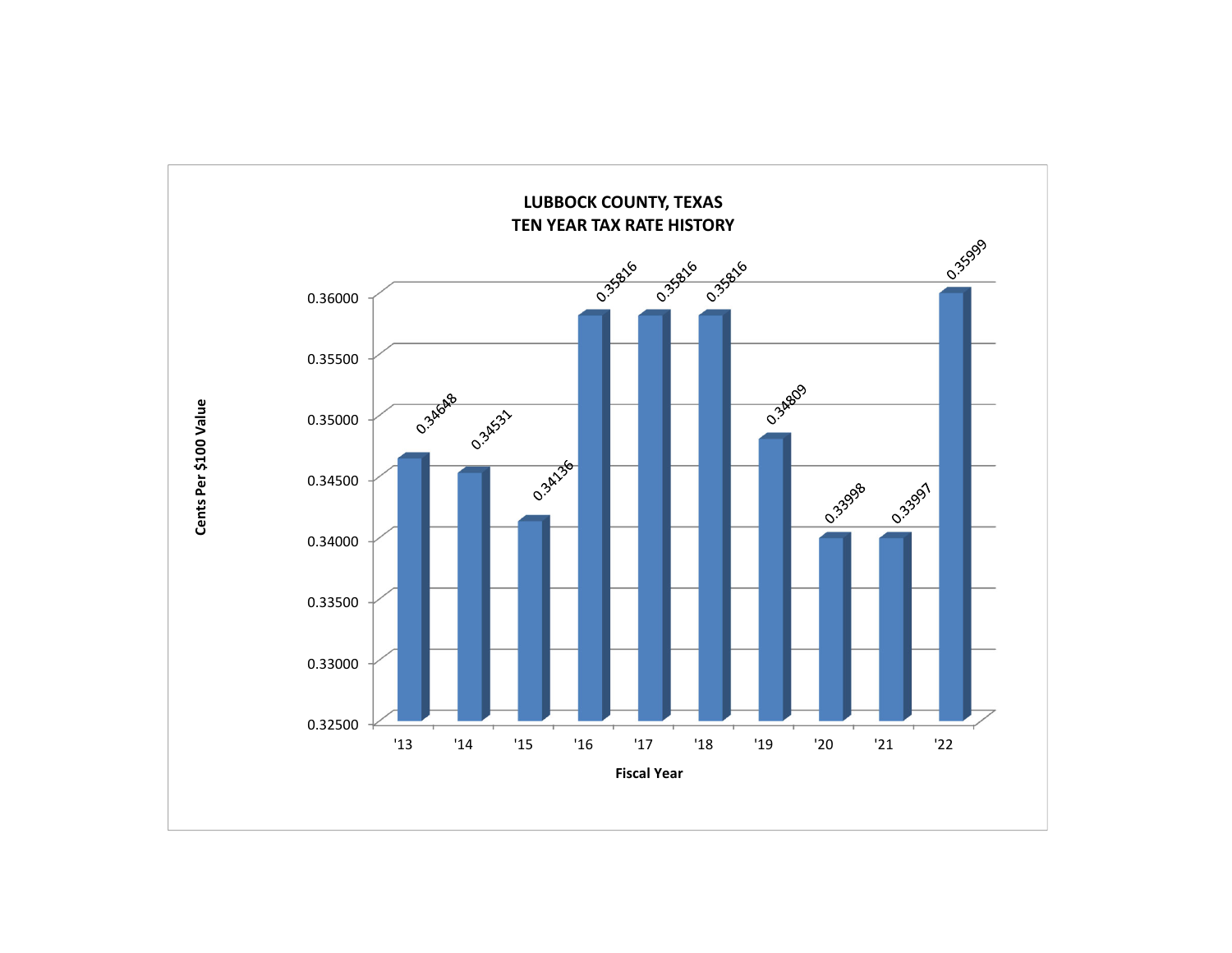#### **LUBBOCK COUNTY, TEXAS ADOPTED BUDGET 2012-2021 TAX RATES BY FUND**

|                          | Tax          | Tax          | Tax          | Tax          | Tax          | Tax          | Tax          | Tax          | Tax          | Tax          |
|--------------------------|--------------|--------------|--------------|--------------|--------------|--------------|--------------|--------------|--------------|--------------|
| <b>Funds</b>             | Rate<br>2012 | Rate<br>2013 | Rate<br>2014 | Rate<br>2015 | Rate<br>2016 | Rate<br>2017 | Rate<br>2018 | Rate<br>2019 | Rate<br>2020 | Rate<br>2021 |
| <b>General Fund</b>      | 0.289123     | 0.286094     | 0.283969     | 0.302542     | 0.303168     | 0.309104     | 0.296757     | 0.288650     | 0.289342     | 0.317655     |
| Permanent Improvement    | 0.010000     | 0.010000     | 0.010000     | 0.010000     | 0.010000     | 0.010000     | 0.010000     | 0.010000     | 0.010000     | 0.010000     |
| Precinct 1 Park          | 0.000500     | 0.000500     | 0.000500     | 0.000500     | 0.000500     | 0.000500     | 0.000500     | 0.000500     | 0.000500     | 0.000500     |
| Slaton/Roosevelt Parks   | 0.000500     | 0.000500     | 0.000500     | 0.000500     | 0.000500     | 0.000500     | 0.000500     | 0.000500     | 0.000500     | 0.000500     |
| Idalou/New Deal Parks    | 0.000500     | 0.000500     | 0.000500     | 0.000500     | 0.000500     | 0.000500     | 0.000500     | 0.000500     | 0.000500     | 0.000500     |
| <b>Shallowater Parks</b> | 0.000500     | 0.000500     | 0.000500     | 0.000500     | 0.000500     | 0.000500     | 0.000500     | 0.000500     | 0.000500     | 0.000500     |
| Debt Service             | 0.045354     | 0.047216     | 0.045389     | 0.043616     | 0.042990     | 0.037054     | 0.039329     | 0.039329     | 0.038636     | 0.030335     |
| <b>TOTAL</b>             | 0.346477     | 0.345310     | 0.341358     | 0.358158     | 0.358158     | 0.358158     | 0.348086     | 0.339979     | 0.339978     | 0.359990     |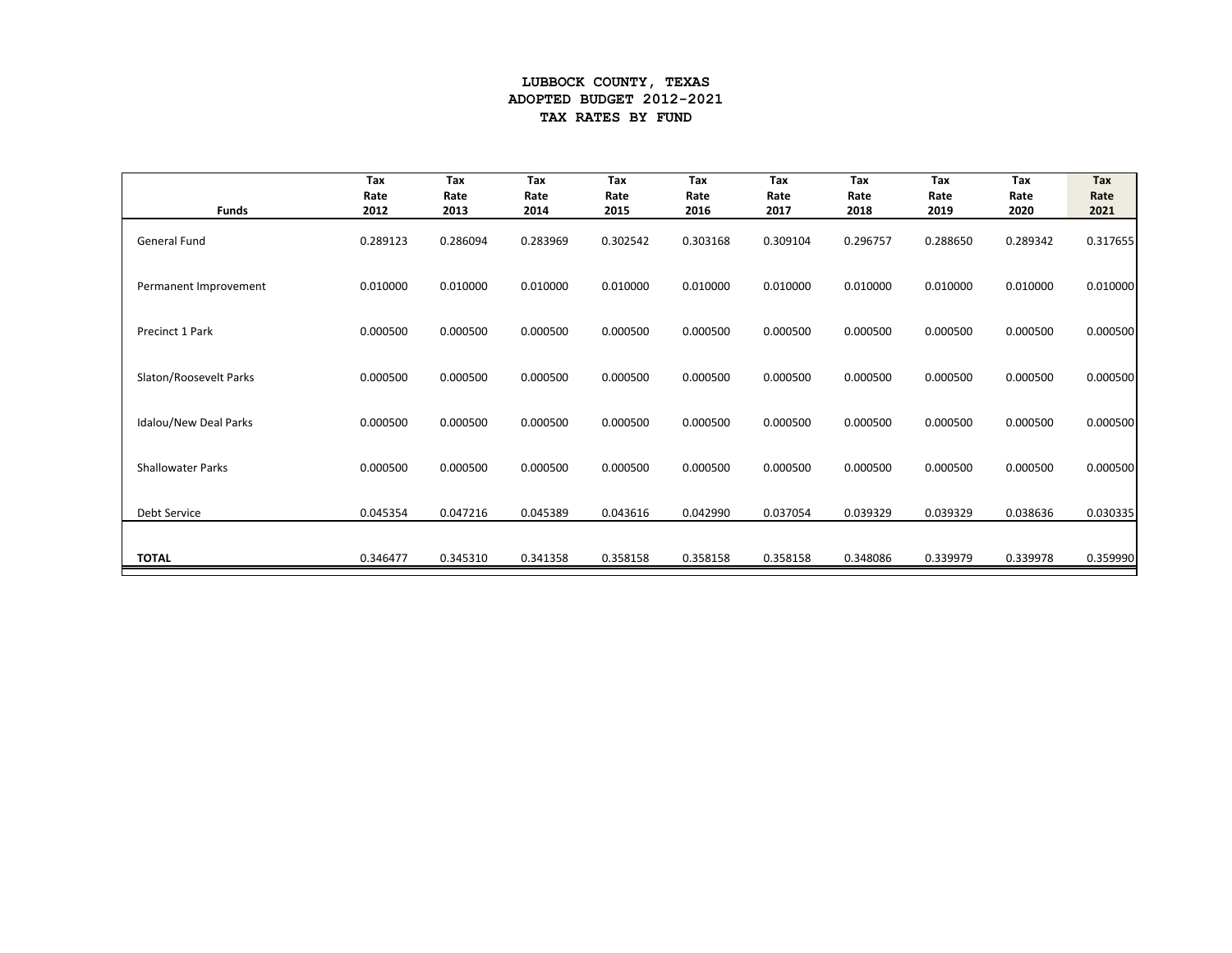The following chart displays <sup>a</sup> summary of taxes paid by the average homeowner including city, school, and county taxes for FY 2021‐2022. The chart shows that only 17.83% of taxes paid on the average home are for County taxes.

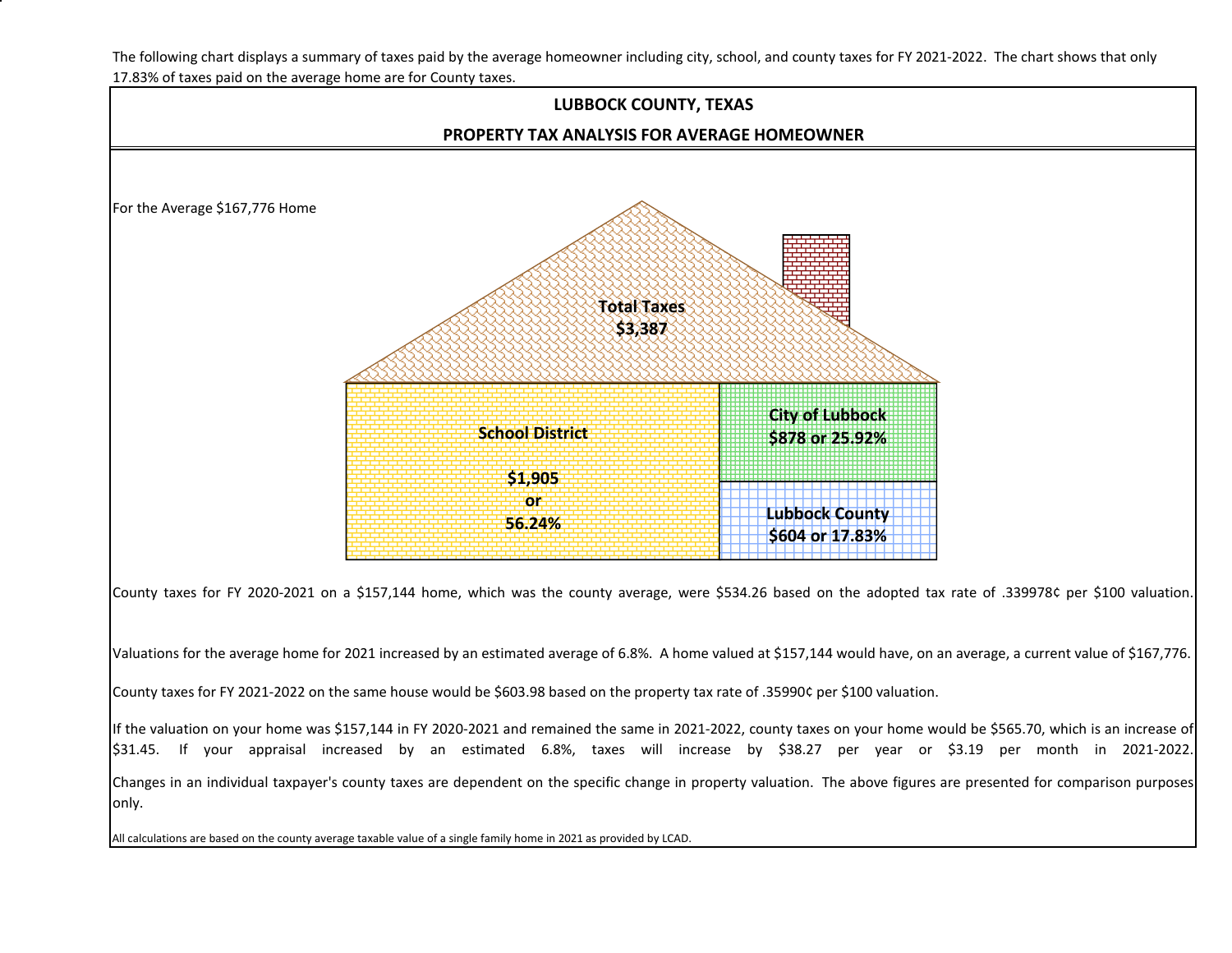#### **LUBBOCK COUNTY, TEXAS ADOPTED BUDGET 2021‐2022 ANALYSIS OF REVENUE DERIVED BY TAX RATE**

| ADJUSTED TAXABLE VALUE<br>M & O TAX RATE / \$100 VALUATION                    | 0.329655        | \$<br>21,856,246,701.00                 |                                          | \$ | 72,050,210.06                      |                                    |
|-------------------------------------------------------------------------------|-----------------|-----------------------------------------|------------------------------------------|----|------------------------------------|------------------------------------|
| I & S TAX RATE / \$100 VALUATION<br>Certificates of Obligation<br>TOTAL I & S | 0.030335        | \$<br>21,856,246,701.00                 |                                          | \$ | 6,630,092.44                       |                                    |
| PROJECTED LEVY W/O OVER 65                                                    |                 |                                         |                                          | \$ | 78,680,302.50                      |                                    |
| <b>ESTIMATED LEVY OF OVER 65</b>                                              |                 |                                         |                                          |    | 6,418,673.00                       |                                    |
| <b>TOTAL GROSS LEVY</b>                                                       | 0.359990        |                                         |                                          | S  | 85,098,975.50                      |                                    |
| <b>FUND NAME</b>                                                              | <b>TAX RATE</b> | <b>DISTRIBUTION</b><br>FOR OVER 65 LEVY | <b>REV BY FUND</b><br>OVER <sub>65</sub> |    | <b>ESTIMATED</b><br><b>REVENUE</b> | <b>TOTAL</b><br><b>TAX REVENUE</b> |
| <b>GENERAL FUND</b>                                                           | 0.317655        | 88.2400% \$                             | 5,663,833.92 \$                          |    | 69,427,460.46 \$                   | 75,091,294.38                      |
| PERMANENT IMPROVEMENT FUND                                                    | 0.010000        | 2.7779%\$                               | 178,301.43 \$                            |    | 2,185,624.67 \$                    | 2,363,926.10                       |
| PRECINCT 1 PARK                                                               |                 |                                         | 8,915.07 \$                              |    | 109,281.23 \$                      | 118,196.30                         |
|                                                                               | 0.000500        | $0.1389%$ \$                            |                                          |    |                                    |                                    |
| SLATON/ROOSEVELT PARKS                                                        | 0.000500        | $0.1389%$ \$                            | 8,915.07 \$                              |    | 109,281.23 \$                      | 118,196.30                         |
| IDALOU/NEW DEAL PARKS                                                         | 0.000500        | $0.1389%$ \$                            | 8,915.07 \$                              |    | 109,281.23 \$                      | 118,196.30                         |
| <b>SHALLOWATER PARKS</b>                                                      | 0.000500        | $0.1389%$ \$                            | 8,915.07 \$                              |    | 109,281.23 \$                      | 118,196.30                         |
| SUBTOTAL for M & O                                                            | 0.329655        | 91.5734%\$                              | 5,877,795.63 \$                          |    | 72,050,210.06 \$                   | 77,928,005.69                      |

ESTIMATED LEVY OF OVER 65 6,418,673.00 \$ \$ 6,418,673.00

0.359990 100.0000%

**\$ 85,098,975.50 \$ 85,098,975.50**

**TOTAL TAXES BUDGETED 0.359990**